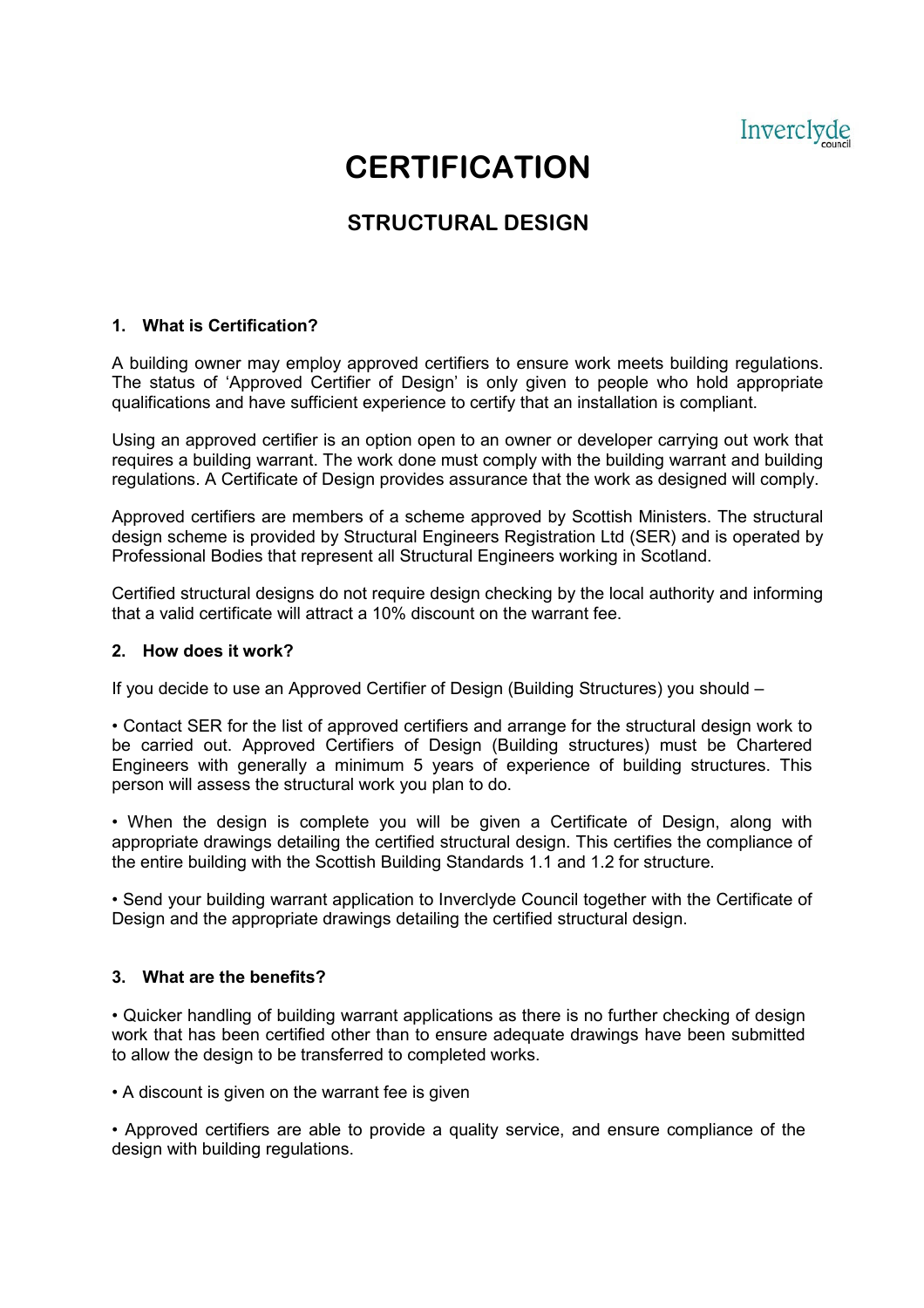

• A firm employing at least one approved certifier must meet criteria to be appointed as an approved body.

- Approved bodies hold adequate insurance cover for any project to be certified.
- Members of a certification scheme have their work audited by the scheme provider.

 • Construction professionals and trades-people must have met high levels of qualifications and experience necessary to be accepted into certification schemes.

• The skills and experience of construction professionals and trades-people are recognised.

#### 4. How do I find an Approved Certifier?

The Scottish Government's Building Standards Division runs the online Certification Register. This is the only authentic source of information on all approved certifiers.

Open the Register at: http://www.certificationregister.co.uk/

The Register is used to find firms that employ at least one approved certifier offering certification services in your local authority area.

The Register is also used by Building Standards Surveyors to check the validity of certificates submitted to them.

You can use the Register to find firms that have gained approved body status under the scheme by their registration number or simply by their trading name.

To find an approved certifier:

- choose a scheme and
- choose a local authority area
- view all the member firms that offer certification services in that area.

Alternatively, type in the name of a firm you know to see if it is registered with the scheme.

View your chosen firm's details and contact the Certification Co-ordinator in the firm to make all the necessary arrangements.

#### 5. Information and Contacts

For further information about Certification and the new system of building standards in Scotland contact the Scottish Government's Building Standards Division at the following address:

## Scottish Government Building Standards Division

Denholm House Livingston, West Lothian, EH54 6GA